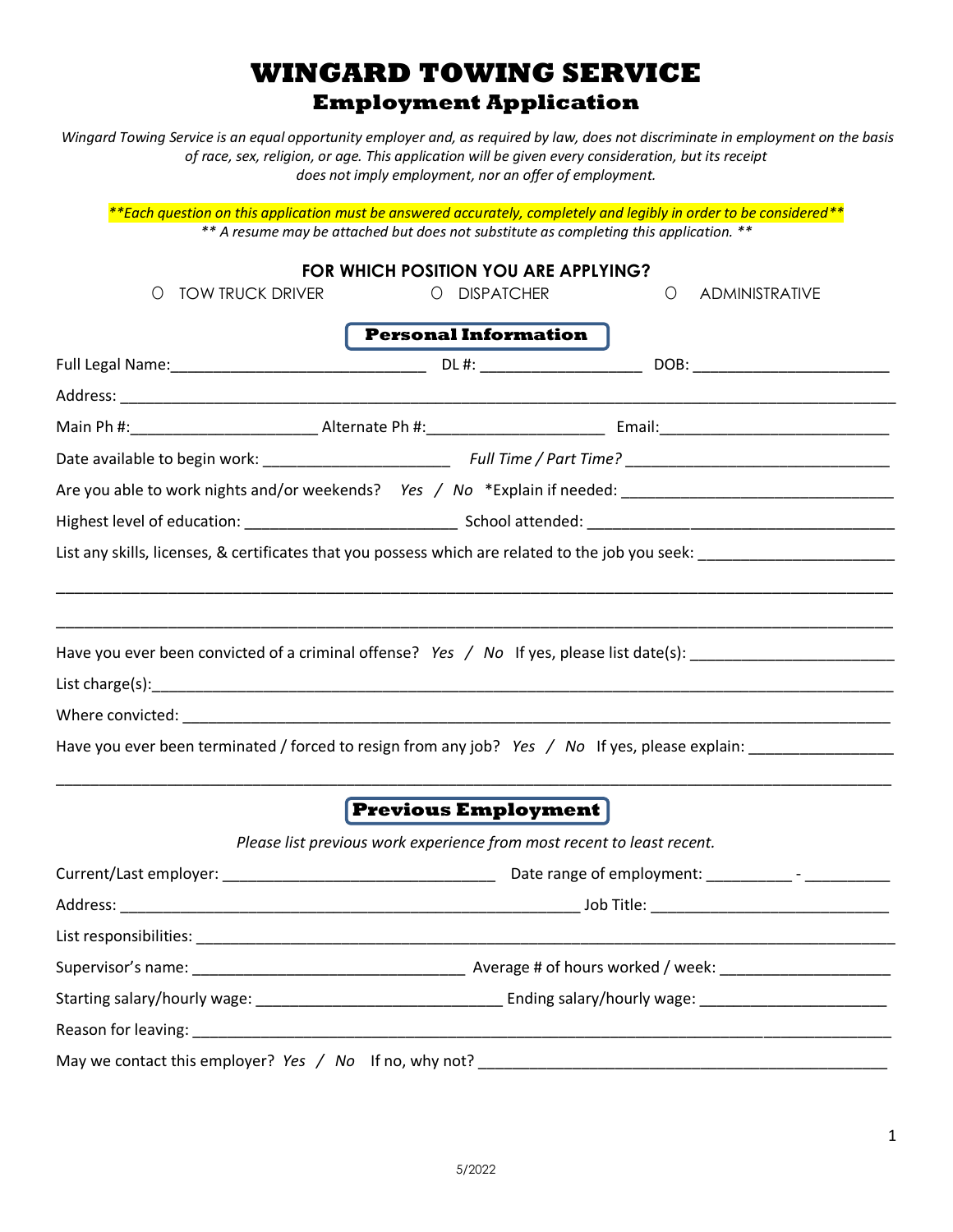| Reason for leaving: example and a series of the series of the series of the series of the series of the series |                                 |                                                                                                                                                                                                                                           |  |  |
|----------------------------------------------------------------------------------------------------------------|---------------------------------|-------------------------------------------------------------------------------------------------------------------------------------------------------------------------------------------------------------------------------------------|--|--|
|                                                                                                                |                                 |                                                                                                                                                                                                                                           |  |  |
|                                                                                                                |                                 |                                                                                                                                                                                                                                           |  |  |
|                                                                                                                |                                 |                                                                                                                                                                                                                                           |  |  |
|                                                                                                                |                                 |                                                                                                                                                                                                                                           |  |  |
|                                                                                                                |                                 |                                                                                                                                                                                                                                           |  |  |
|                                                                                                                |                                 |                                                                                                                                                                                                                                           |  |  |
|                                                                                                                |                                 |                                                                                                                                                                                                                                           |  |  |
|                                                                                                                |                                 |                                                                                                                                                                                                                                           |  |  |
|                                                                                                                |                                 |                                                                                                                                                                                                                                           |  |  |
|                                                                                                                |                                 |                                                                                                                                                                                                                                           |  |  |
|                                                                                                                | <b>References</b>               |                                                                                                                                                                                                                                           |  |  |
|                                                                                                                |                                 |                                                                                                                                                                                                                                           |  |  |
|                                                                                                                |                                 | Please list 2 references, other than family members, that are familiar with your work. Please ensure that the persons<br>listed below have given you permission to disclose information about yourself and can attest to your work ethic. |  |  |
|                                                                                                                |                                 |                                                                                                                                                                                                                                           |  |  |
|                                                                                                                |                                 |                                                                                                                                                                                                                                           |  |  |
|                                                                                                                |                                 |                                                                                                                                                                                                                                           |  |  |
|                                                                                                                |                                 |                                                                                                                                                                                                                                           |  |  |
|                                                                                                                |                                 | 2) Name: 2000 12000 12000 12000 12000 12000 12000 12000 12000 12000 12000 12000 12000 12000 12000 12000 12000 1                                                                                                                           |  |  |
|                                                                                                                |                                 |                                                                                                                                                                                                                                           |  |  |
|                                                                                                                | <b>Supplemental Information</b> |                                                                                                                                                                                                                                           |  |  |
|                                                                                                                |                                 |                                                                                                                                                                                                                                           |  |  |
|                                                                                                                |                                 |                                                                                                                                                                                                                                           |  |  |
|                                                                                                                |                                 |                                                                                                                                                                                                                                           |  |  |
|                                                                                                                |                                 |                                                                                                                                                                                                                                           |  |  |
|                                                                                                                |                                 |                                                                                                                                                                                                                                           |  |  |
|                                                                                                                |                                 |                                                                                                                                                                                                                                           |  |  |
|                                                                                                                |                                 |                                                                                                                                                                                                                                           |  |  |

\_\_\_\_\_\_\_\_\_\_\_\_\_\_\_\_\_\_\_\_\_\_\_\_\_\_\_\_\_\_\_\_\_\_\_\_\_\_\_\_\_\_\_\_\_\_\_\_\_\_\_\_\_\_\_\_\_\_\_\_\_\_\_\_\_\_\_\_\_\_\_\_\_\_\_\_\_\_\_\_\_\_\_\_\_\_\_\_\_\_\_\_\_\_\_\_\_\_